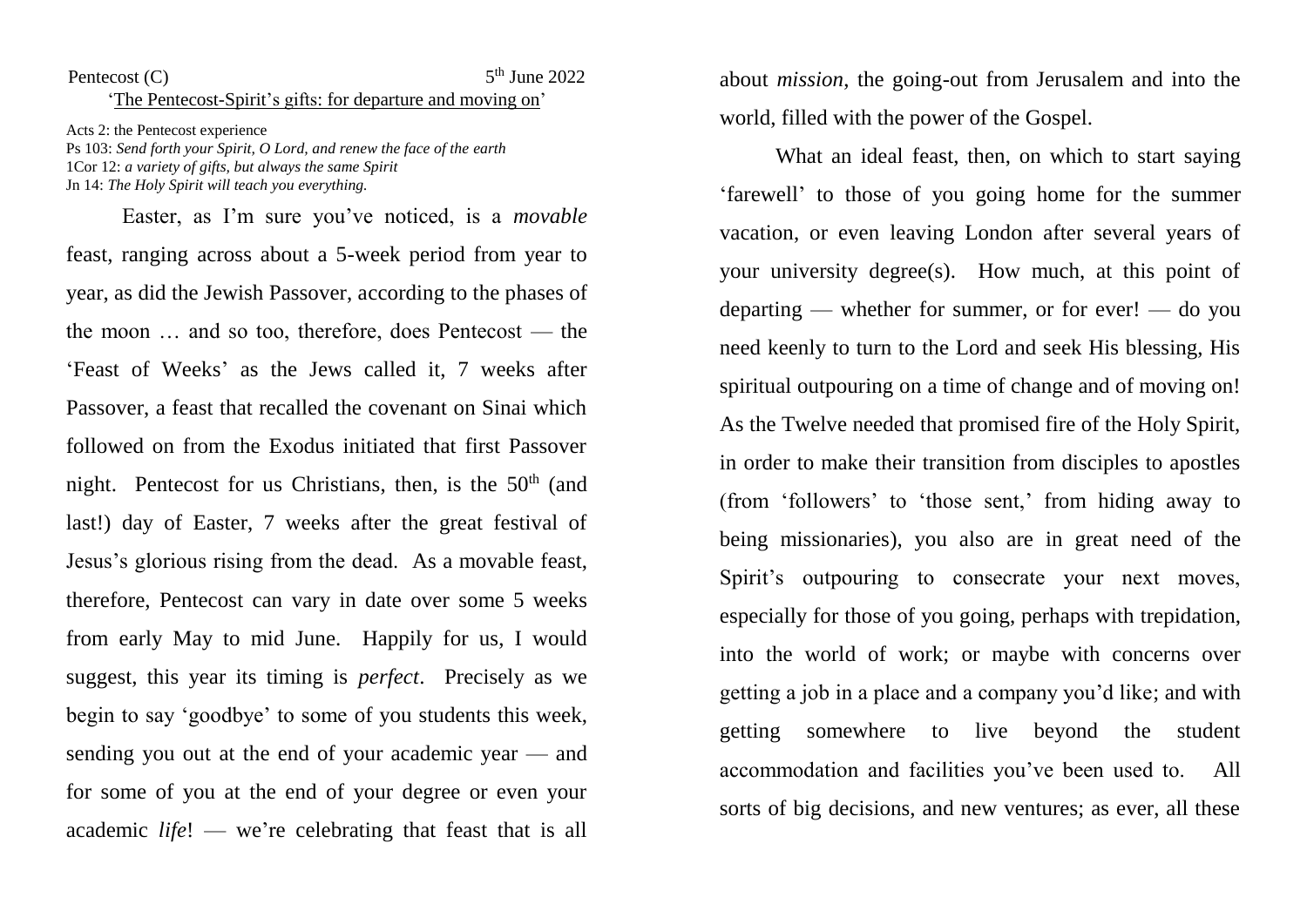things need to be referred to the Lord for His blessing. "Unload all your worries on to Him, since He is looking after you," said St Peter!

Now, I know that not all of you yet have these specific concerns — it's still exam time for some of you, I know, and then it's 'just the summer holidays' for many of you! — but, still, the need, daily, for the Spirit's gifts, is important to each of us. So, this Pentecost, let's meditate on those rich and precious spiritual gifts for which we should be praying. What is it that you most need, today, as you are facing the summer? What is your most urgent and passionate prayer this Pentecost?

**Knowledge**, **Understanding**, and **Wisdom**: Yes, we certainly need our minds to be filled with that intellectual and spiritual conviction that our faith is true and is the guiding principle of our life. As practising Catholics, we are still in need of these gifts: an inner Knowledge of the facts of God's actions in the world, especially in Jesus's ministry; an Understanding of how these fit together as a spiritual whole, making sense of the world; and a Wisdom which I see as the over-arching spiritual acceptance that God's goodness drives the world, i.e. that He has a plan that is loving of creation, and loving of each person. With the Spirit's gifts of Knowledge, Understanding and Wisdom, I am fortified with a certainty that only God in Jesus Christ brings me the greatest truth about the cosmos, humanity, and my life!

**Counsel** (Right Judgment): next comes Right Judgment, that is, the capacity to choose correctly, spiritually, with a reliance on the Spirit to guide those decisions. At a time of change, leaving university, for example, it's a much-needed gift. 'The world is your oyster,' yes, and yet so may considerations also hem one in  $-$  so many choices, and yet so many conditions. It's a good prayer at this point to seek the Holy Spirit's precious gift of discernment, right judgment, counsel. Our Lord Jesus often speaks of His promised Holy Spirit as 'the Paraclete,' in other words, the Counsellor, the one who advocates for us, speaks for us and guides us. Whenever we're making decisions, be they little, daily ones or big, life-changing ones, we can and should invoke the Holy Spirit, as there's no better counsellor. Every decision, then, can be couched in prayer to the Spirit: Lord, may I choose rightly in every instance.

**Fortitude** (Courage): then there's the much-needed gift of Courage. How dearly we need this! Especially, perhaps, as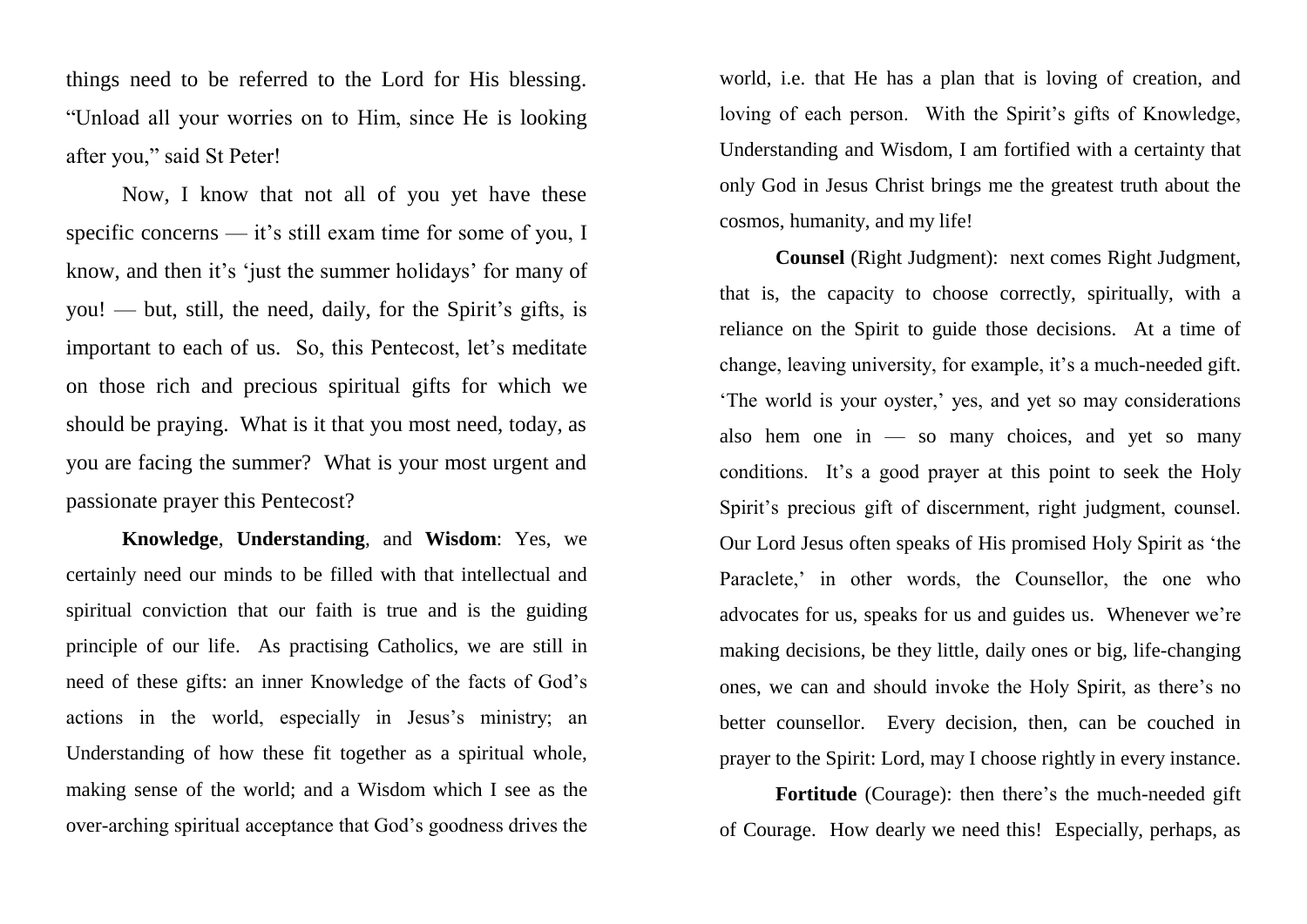we emerge from the relative security of our tertiary education, with its joys of learning, community, and chaplaincy! Courage was a key gift for the apostles, as they learnt that the call was for them to "go to the whole world, proclaim the good news" after Pentecost. How much they needed that Courage, in the face of all that had happened to Jesus only weeks before, to go out and do as He had done, proclaiming fearlessly the truth of His message. We also need Courage to be open, fearless, compassionate Catholics, known for our faith and not afraid to practise our faith openly. As some of you move into secular settings, for living & working, you will need Courage to be faithful Catholics. Do not doubt that this gift of the Spirit is there for you in abundance, if you pray for it.

Piety (Holiness): The gift of Holiness is the Spirit's conviction in us of the need for prayer at the centre of our lives. We all know how the devil whittles away incessantly at our desire to spend time in prayer. The gift of the Spirit, that of Piety, is the antidote to that, keeping us generous in allotting time to the Lord. As life gets busier, as maybe we take on stressful and time-consuming careers, so prayer can all too easily be side-lined. In order to keep our faith alive, fruitfully and fervently, we absolutely must have that devotion to Prayer

and the Sacraments, a dedicated and conscious Holiness that is the gift of the Spirit. Time set aside for prayer, silence, and devotion, thanks to the inspiration of the Spirit, provides the backbone to a holy life well lived.

**Fear of the Lord** (Awe & Wonder): the final of the 7 gifts of the Spirit, as traditionally enumerated, is the Fear of the Lord. That's a phrase that harks back to the wonderful language of the Old Testament, and which expresses succinctly that attitude of Awe and Wonder at God's majesty. If we are to be drawn to seek an integral Wisdom, practise regular Piety, exercise truly Right Judgment, and be spiritually Courageous, then we need to have that sense of why we are doing these things at all … And why are we? Because God is God! God is majestic, the divine Creator, Lover and Giver of all things. Yes, we really need to be filled with that primary gift of Fear of the Lord, sensing His Awesome benevolence; not 'afraid' of Him in the sense of crippling fear of displeasing Him or being paralysed by our sins, but with a reverence that acknowledges the first place that He should have in our thoughts, plans, and hopes for life.

So, which of those gifts of the Holy Spirit is the one that most urgently you need to pray for this Pentecost? Do